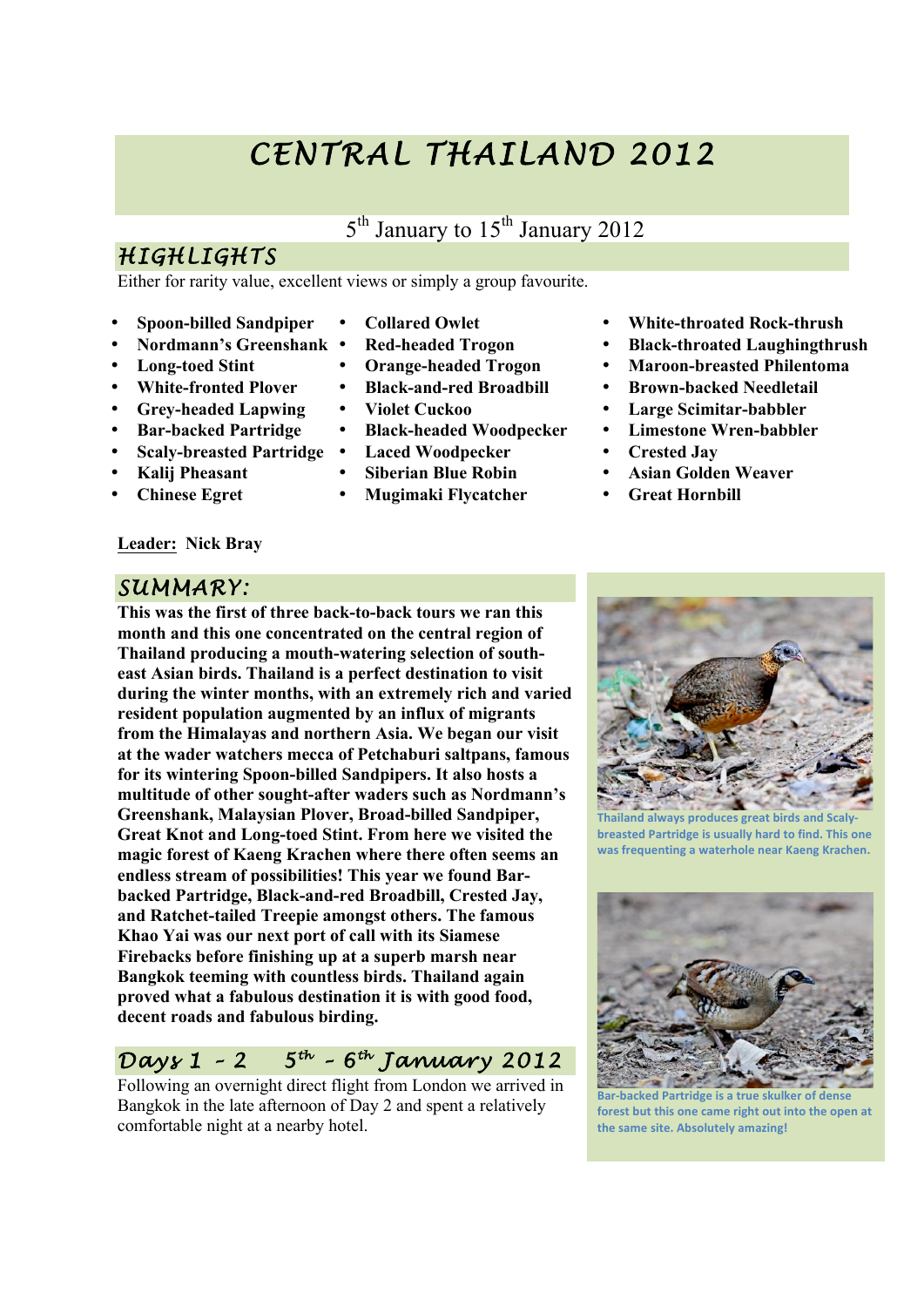## *Day 3 Saturday 7th January*

An early departure meant we reached the fabled saltpans of Petchaburi at around 7.30am, and we parked up at the famous site of Pak Thale full of anticipation. This is home to the Holy Grail for wader enthusiasts the world over, the Critically Endangered **Spoon-billed Sandpiper**. Upon arrival we walked around the nearest saltpan and viewed a bunch of waders congregated along a narrow area of raised mud. Most of these were **Red-necked Stints**, but **Curlew Sandpiper** and **Kentish Plover** were also present. After a few minutes of scanning Annette picked up our first "spoonie' and we then spent the next half an hour scoping it and thoroughly soaking up the views. It spent some time with its head tucked out of sight which meant locating it quite tricky although the slightly larger size and pot-bellied profile were quite noticeable - but towards the end of our vigil we were able to fully appreciate its spatulate bill when it preened and began feeding. With so much activity from other saltpans close by we inevitably began building an awesome wader list, with plenty of **Greater Sandplovers** amongst the **Lesser Sandplovers**, a few **Marsh Sandpipers**, **Long-toed Stint**, 20+ **Broad-billed Sandpipers** and a few groups of **Spotted Redshanks**. A huge flock of **Eurasian Curlews** were present distantly and we also saw **Brown-headed Gull** swimming near them. Terns were also well represented with **Gull-billed**, **Little**, **Common** and **Whiskered** all showing nicely. We then checked out another area of saltpans and found the flock of **Nordmann's Greenshanks** which totalled at least 40 individuals, along with our first **Great Knot** and **Caspian Terns**. Leaving here we drove around some other areas and had great looks at more waders which remained extremely close beside our vehicle including several confiding **Long-toed Stints** and our only **Temminck's Stint** of the tour. After lunch we visited the Royal Project where a **Golden-bellied Gerygone** came in to a whistled imitation of its call. The raised embankment here gave us a great vantage point and we were able to study **Pintail Snipe**, **Ruff** and **Wood Sandpiper** amongst others. Then we drove to the nearby small fishing village where we boarded a couple of small boats to take us out to the famous sandspit at Laem Pak Bia where a pair of **White-faced Plovers**, several **Malaysian Plovers** and a trio of **Chinese Egrets** were found. We ended the day back at the Royal Project where **Slatybreasted Rail** and **Ruddy-breasted Crakes** skulked in the shadows of the mangroves and we finished a fantastic day with several **Indian Nightjars** performing in the darkness.

#### *Day 4 Sunday 8th January*

We left the hotel at the reasonable time of 6.30am and drove a short distance to a dry Dipterocarp forest where upon arrival we found a fruiting tree with stacks of **Coppersmith Barbets** and



Spoon-billed Sandpiper at Pak Thale. Still THE place to see this very special bird. Listed as **Critically Endangered By BirdLife International** with under 200 breeding pairs estimated in the **world. Now is definitely the time to see it!** 



Long-toed Stint is a key species for many visiting birders and is easily seen around the saltpans of Petchaburi where you can get great close views.



Up to 3 Chinese Egrets were present during the **boat ride from Laem Pak Bia. Another of the key** target species on this tour due to its declining world population and the fact you have to be somewhere good to see one!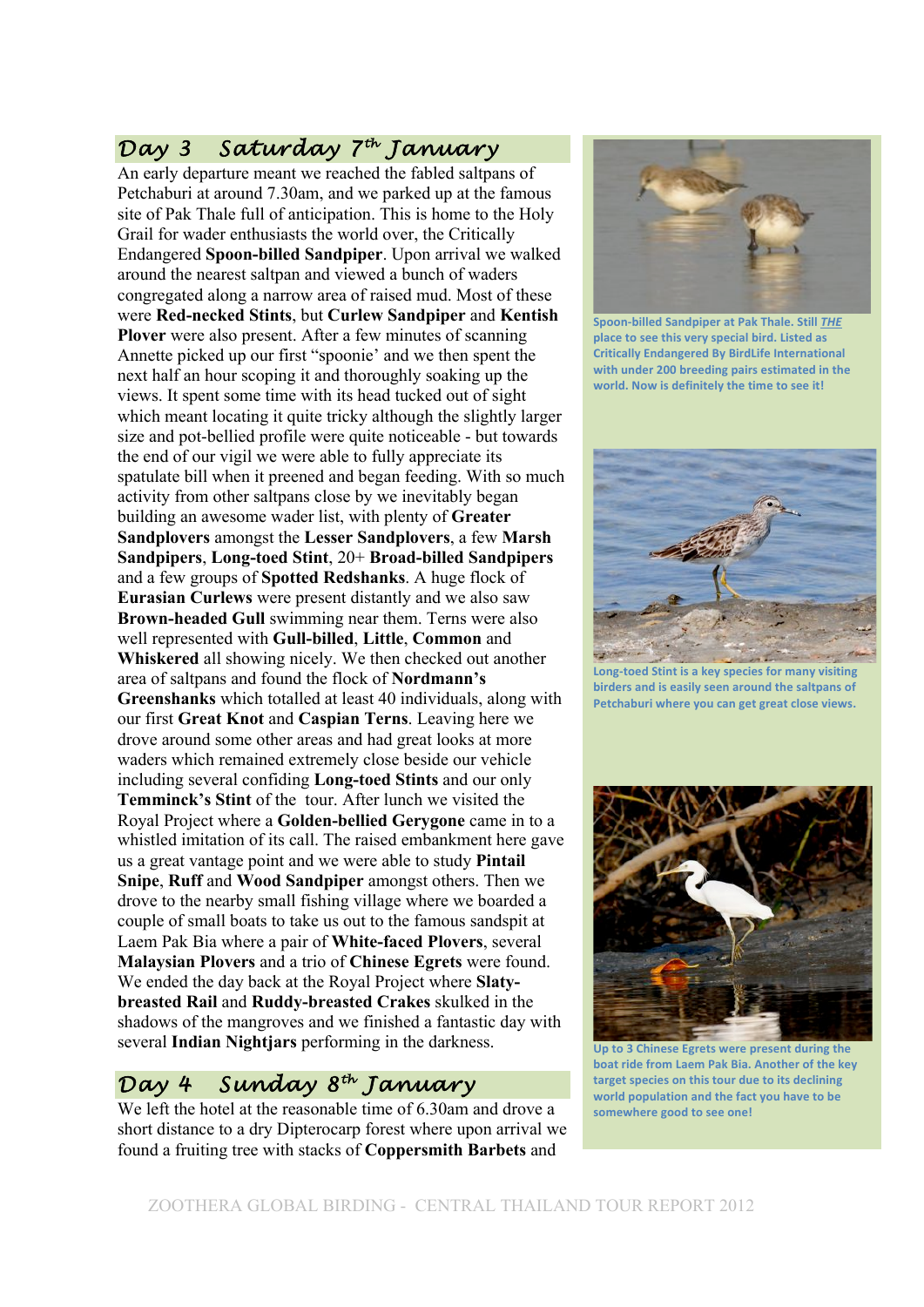the much larger **Lineated Barbet** as well. In the surrounding trees an **Spotted Owlet**, **Asian Brown Flycatcher** and **Blacknaped Oriole** were present, whilst overhead **Red-rumped Swallows** and **Asian Palm-swifts** were seen. Further along the secluded road was a large lake where a **Pied Kingfisher** hovered over the shallow water in search of breakfast and some distant roosting **Ashy Woodswallows** were present. In the trees behind us **Scarlet-backed Flowerpecker** and **Olive-backed Sunbird** performed nicely and a **Taiga Flycatcher** worked its way along the small bushes beside the water. Walking into the forest turned out to be a good move as we scored with the major find of a pair of **Black-headed Woodpeckers** that were spending their time hunting for grubs just a few feet off the ground. Also there was also a confiding **Asian Barred Owlet**, **Red-breasted Parakeet**, **Green-billed Malkoha**, **Purple Sunbird**, **Greater Racket-tailed** and a flyover **Hair-crested Drongo**, **Forest Wagtail** and a flock of **Lesser Necklaced Laughingthrushes**. So with all of our target species found early we could move on towards the wonderful Kaeng Krachen National Park and we began our birding here in a small orchard literally teeming with bulbuls. There were **Black-crested**, **Black-headed**, **Sooty-headed**, **Stripe-throated** and the abundant **Streak-eared Bulbuls** vying for our attention. Our main target was **Vernal Hanging-parrot** and a couple of these flew in to feed on the fruiting trees, and we also had **Thickbilled Flowerpecker** here as well. Leaving here we drove on to a very special site where several hides have been constructed at the edge of the forest and the owners have constructed some drinking pools and by regularly putting out seed have attracted some of the forests shyer and more retiring denizens. We arrived by late morning and had an hour in the hides before lunch and what a taster we were treated to with both **Greater** and **Lesser Necklaced Laughingthrushes** giving point blank views, along with a superb **Grey-faced Woodpecker** and an **Abbott's Babbler** which were all totally overshadowed by a pair of **Scaly-breasted Partridges** that came in to feed. At lunch a **Green-eared Barbet** and pair of **Golden-fronted Leafbirds** came in to a feeder beside the dining area and an incredibly confiding **Puff-throated Babbler** also appeared. We then spent the next five hours at the viewing area and were treated to repeated views of the pair of **Scaly-breasted Partridges**, along with **Red Junglefowl** and the odd-looking **Kalij Pheasants** that have begun to appear here. New species kept on appearing at regular intervals and we enjoyed such fantastic views of numerous **Brown-cheeked Fulvettas**, 3 **Siberian Blue Robins**, **White-rumped Shama**, **Black-naped Monarch**, **Tickell's Blue**, **Taiga** and **Chinese Blue Flycatchers**, **Dark-necked Tailorbird**, brief **Pale-legged Leaf-warbler**, **Pin-striped Tit-babbler** and **Racket-tailed Treepie**. The undoubted star attraction of the afternoon was the pair of intricately plumaged **Bar-backed Partridges** that at



**From a conveniently situated hide at Kaeng Krachen we had amazing views of many species.** The Kalij Pheasants here are unlike any other race and I am assured by resident experts this is what they are!



**Several Lesser Necklaced Laughingthrushes were** present with their larger cousins.



**3 Siberian Blue Robins were present including this beautiful adult male.**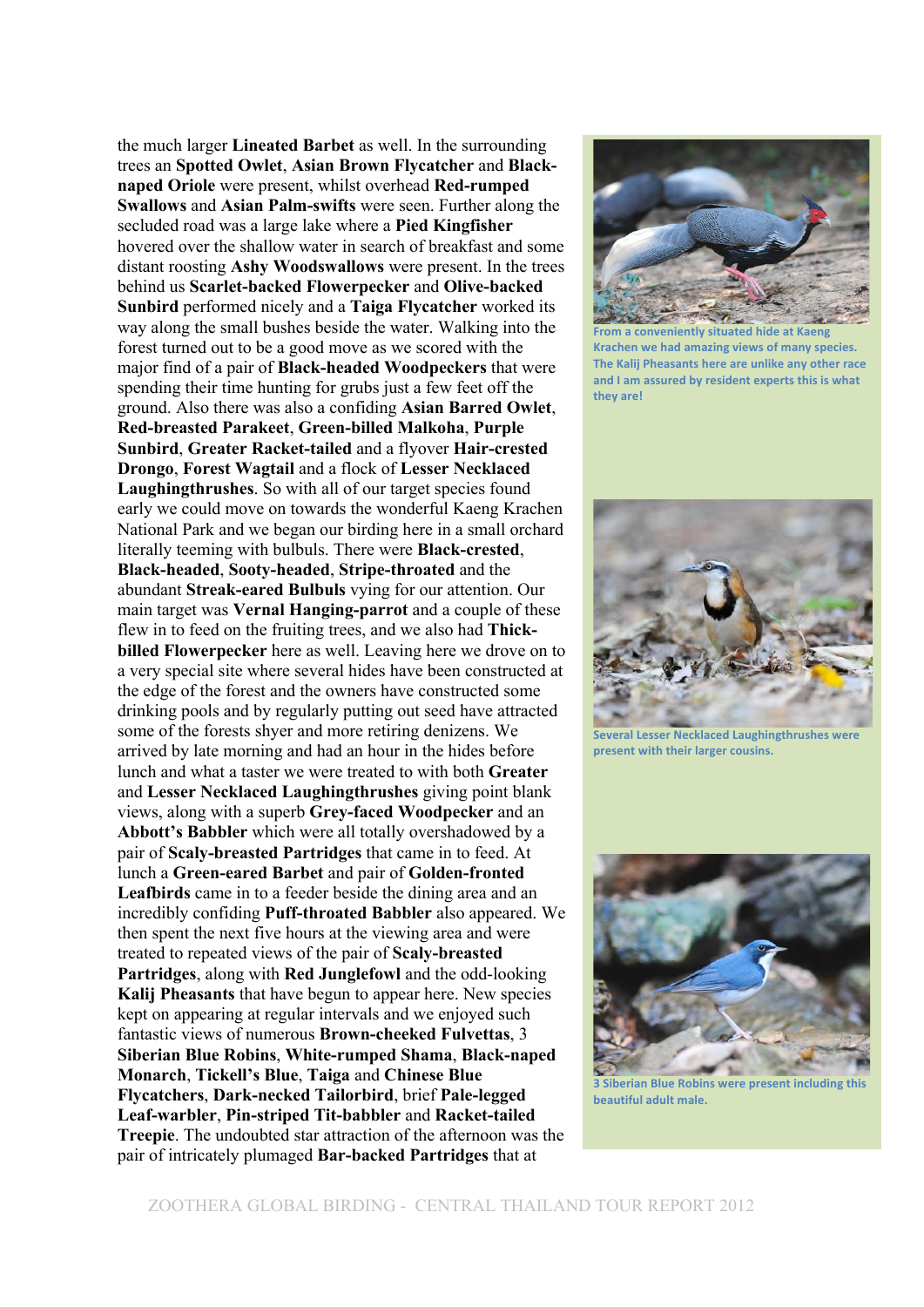first seemed rather shy and stayed in the shadows before giving in to temptation and feeding right out in the open. What an excellent day and we rounded proceedings off nicely with a few cold beers later in the evening.

#### *Day 5 Monday 9th January*

We spent the day birding around the lower levels of Kaeng Krachen and turned up a number of very good species. We kicked off just a few kilometres into the park with a random stop to scan a good looking area and had a pair of **Common Flamebacks** fly over and land in a tall tree on the hill above us. Then a **Large Scimitar-babbler** began to call and we spent the next half an hour trying to find it and this turned out to be a successful hunt as a pair were lured in and gave superb views for this usually hard-to see species. A couple of **Thick-billed Pigeons** were also perched nearby and our first **Great Iora** was much appreciated. A little further along the road a **Thick-billed Warbler** showed very well, as did **Greater Flameback**, **Bluewinged Leafbird** and **White-browed Piculet**. We moved on up to the campground and disturbed an **Emerald Dove** which was feeding on the grass and then an **Orange-breasted Trogon** began calling and after a bit of a search we tracked it down. As we watched this a pair of **Black-and-red Broadbills** were spotted and we spent a bit of time watching these beautiful birds through the scope and the large tree they were inhabiting also held a **Large Woodshrike** and several **Sultan Tits**. Then we checked out the campsite and scoped a **Blue-eared Barbet** and **Banded Bay Cuckoo** in the tall trees, whilst **Green-billed Malkoha**, **Radde's Warbler**, **Buff-vented Bulbul**, **Asian Paradise-flycatcher** and **Hainan Blue Flycatcher** kept to the shadows. As we returned to the minibus a squadron of **Brownbacked Needletails** sped across the clear blue sky in company with a few **Asian House Martins**. The area between the three streams is a famous birding site here and we easily picked up **Laced Woodpecker**, and came across a flock of **Greater Necklaced Laughingthrushes** which also held 3 **Common Green Magpies** and a pair of **White-browed Scimitarbabblers**. Other species seen before lunch included **Brownrumped Minivet**, **Spangled Drongo**, **Grey-headed Canaryflycatcher**, **Ochraceous Bulbul**, and both **Asian Brown and Taiga Flycatchers**. The afternoon session began quietly although a **Scaly-breasted Partridge** would have been a crippler if we hadn't had such good views yesterday. A **Grey Peacock-pheasant** called from across a small stream and we walked into the forest and tried to lure it in without success. Then we found a few **Asian Fairy Bluebirds**, **Black-winged Cuckooshrike**, a pair of **Scarlet Minivets**, **Blue-throated Flycatcher** and an extremely confiding **Pale-legged Leafwarbler** but the undoubted highlight was the pair of **Crested Jays** that gave repeated views in the leafy canopy beside the road. A great way to end the day.



**Grey-headed Woodpecker came in to drink at the** small pool near Kaeng Krachen.



**Chinese Blue Flycatcher was seen several times at Kaeng Krachen. Formerly lumped within Blue**throated Flycatcher it is now a species in its own **right.!**



A pair of Black-and-red Broadbills showed well at **Kaeng!Krachen.**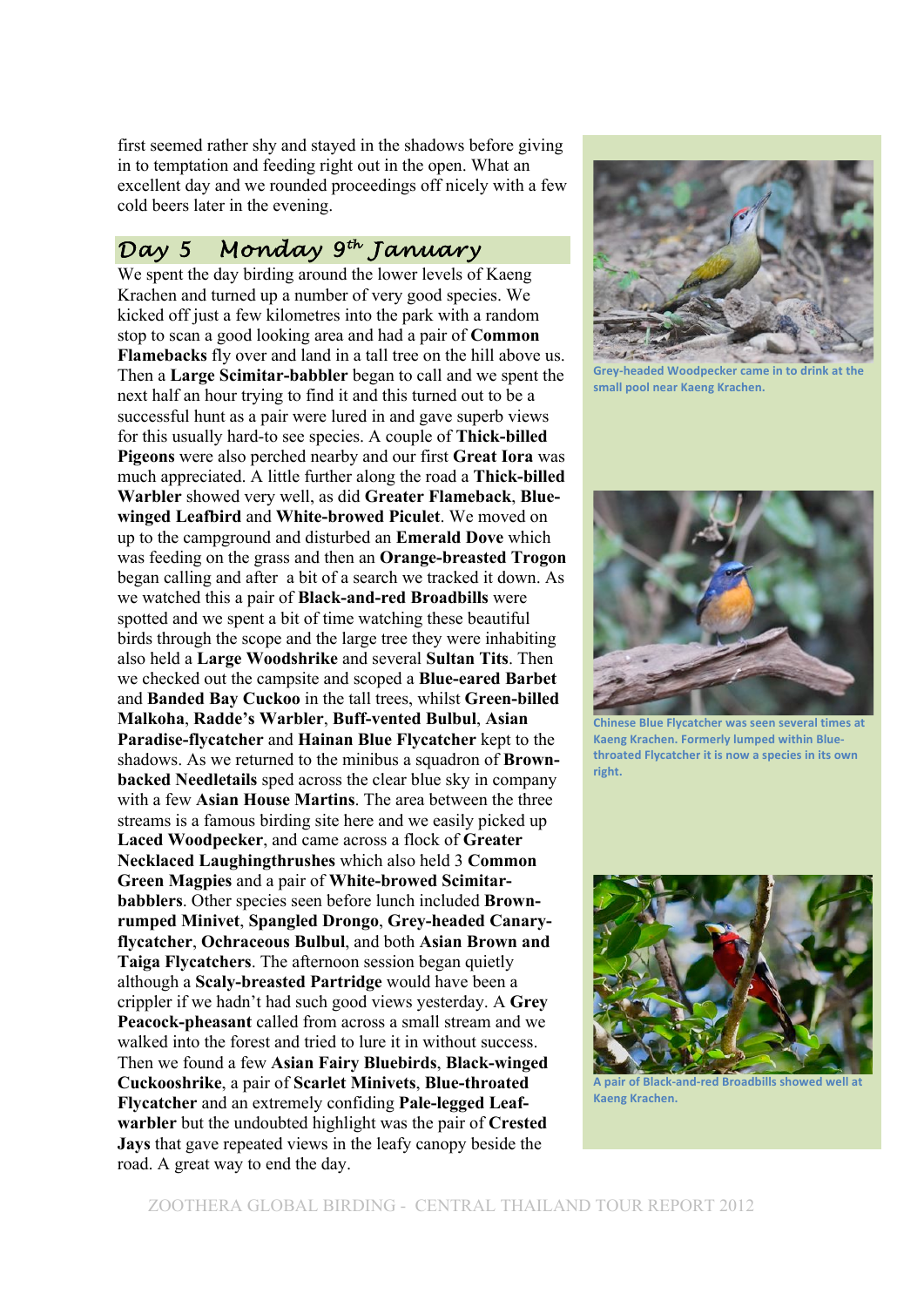# *Day 6 Tuesday 10th January*

We headed up the mountain this morning and arrived at the gate before first light having seen a few **Large-tailed Nightjars** in the headlights along the way. From here we wound our way ever upwards admiring the awesome scenery of forested ridges stretching all the way to the horizon and into Myanmar. We began our day with a **Dark-sided Flycatcher** perched over the road and a **Crested Goshawk** circling overhead before reaching a scenic watch point. A short walk revealed several **White-browed Scimitar-babblers**, a pair of sunbathing **Vernal Hanging-parrots**, **Blue Rock-thrush** and best of all, a pair of confiding **Black-throated Laughingthrushes**. From here we continued driving down the other side of the mountain and spent some time around the parking area where the road ends. Both **Fire-breasted** and **Plain Flowerpeckers** were present and a **Streaked Spiderhunter** posed well in a bare tree. We followed a trail a short way downhill to a large fruiting tree which held loads of barbets and whilst watching the general area we amazingly found a pair of **Maroon-breasted Philentomas** – a very rare species here. Returning to the top of the mountain we found a superb **Violet Cuckoo**, **Whitebrowed Shrike-babbler** and **Blue-throated Barbet** all in quick succession, followed by a calling **Moustached Barbet** and views of a **Great Hornbill** perched in a distant tree. After lunch at the restaurant on the top ridge we slowly birded our way back down the mountain and didn't get very far before we stopped to checkout a good stretch of road where we found a **Black-throated Sunbird**. Moving on we staked out another patch of forest and soon found the much-wanted **Ratchet-tailed Treepie** perched on an exposed branch in an open area for several minutes allowing us to scope it – an excellent find of a species which is only found here and in Vietnam. Then a **Speckled Piculet** was seen, followed by an incredibly bright male **Red-headed Trogon**. A flock then moved along the slope below us which contained **Golden** and **Rufous-fronted Babblers**, as well as several **Striped Tit-babbler**. A few warblers were also tagging along at the rear of the flock and a delightful **Sulphur-breasted Warbler** was also new for us, as was a **Plain-tailed Warbler** which was found by Nick E a little further up the road. We stayed in this one spot for ages and picked up this flock again a little later but this time also saw a **Lesser Racket-tailed Drongo** as well. By late afternoon we headed down the mountain finding **Mountain Imperialpigeon**, **Chestnut-headed Bee-eater** and **Dollarbird**. The day ended by walking along the stream area but with little activity left the park early and headed back to the lodge.

#### *Day 7 Wednesday 11th January*

We left Kaeng Krachen and headed for pastures new this morning, stopping amidst a vast area of rice paddies where we



**This Pale-legged Leaf-warbler was exceptionally confiding at Kaeng Krachen.** 



A pair of Crested Jays performed very well at **Kaeng Krachen contrary to their usually shy nature.!**



**Ratchet-tailed Treepie has a small relict** population at Kaeng Krachen. It is otherwise only **found in Vietnam.**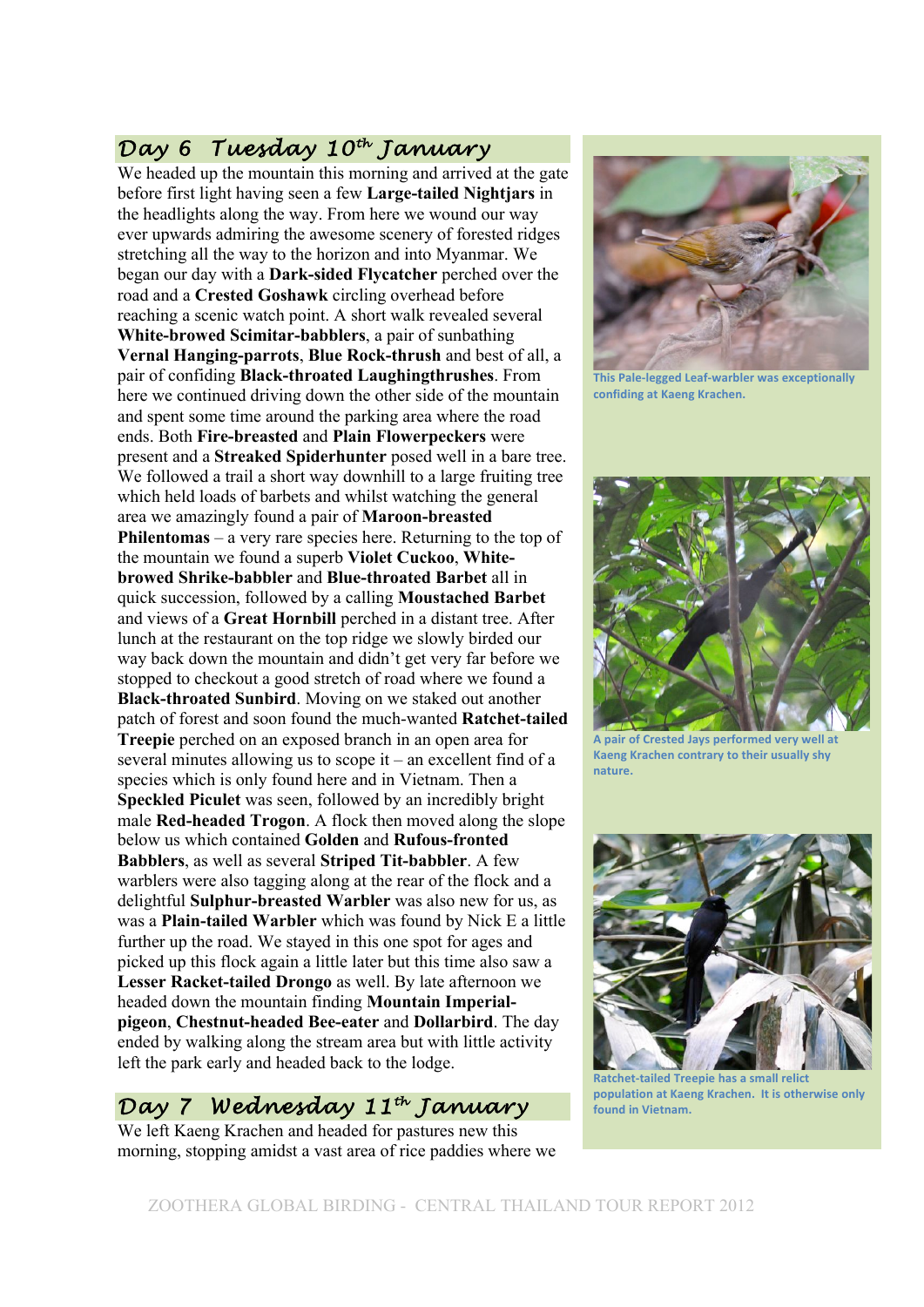picked up several new species. **Plaintive Cuckoo** and **Blackeared Kite** were common, and we also had **Eastern Marsh Harrier**, **Peregrine Falcon**, **Scaly-breasted Munia**, **Brahminy Kite**, **Plain-backed Sparrow**, **Eastern Yellow Wagtail**, **Asian Koel**, and **Siberian Stonechats**. We also had very close views of a pair of **Greater Painted Snipe**, and nice side-by-side comparisons of **Little**, **Intermediate** and **Great Egrets**, as well as several **Brown Shrikes** amongst others. A confiding **Asian Golden Weaver** was a really good find and often very tricky to locate but we were able to study it for several minutes and with plenty of **Baya Weavers** nearby the huge conical bill looked enormous. Leaving here we headed around Bangkok and on our way to Khao Yai called in to the usual site for **Limestone Wren-babbler**, a small temple set between impressive limestone crags. After an hour or so we finally located a pair moving across the hillside above us and they gave pretty reasonable views. Both **Eurasian Hoopoe** and **Blue Whistling-thrush** were also nice additions here before we left and drove to our hotel near the entrance gate to Khao Yai. We celebrated our wren-babbler success with cold beers and yet another excellent Thai dinner.

# *Day 8 Thursday 12th January*

A really good day in Khao Yai began quietly along the entrance road where the highlight was a **Pig-tailed Macaque** jumping into our van and stealing an unopened packet of crisps! Driving further into the park it would have been hard to miss a huge **Great Hornbill** feeding in a large tree right beside the road and it certainly provided us with a veritable feast of photo opportunities. A little later 4 **Wreathed Hornbills** flew over and a pair of **Blue-bearded Bee-eaters** gave brief views. A good run of birds then followed with **Red-breasted Parakeet**, both **Blue-winged** and **Golden-fronted Leafbirds**, **Hainan Blue Flycatcher** and several confiding **Radde's Warbler**. Then we visited a stake-out where **Mugimaki Flycatcher** and **White-throated Rock-thrush** have been present for some weeks and were still there on our arrival giving outstanding views. Just before lunch we birded a campground and found it hard to tear ourselves away for lunch as there was just so much going on. We had **Green-eared** and **Blue-eared Barbets**, **Yellow-vented Flowerpecker**, **Large Hawk-cuckoo**, **Blackwinged Cuckooshrike**, **Scarlet** and **Rosy Minivets**, and finished off with a great spot by Nick E of a **Collared Owlet** being mobbed by a **Grey-backed Shrike**. Nearby at a feeding station a pair of **Orange-headed Thrushes** were exceptionally confiding, **Plain-tailed Warbler**, **White-rumped Shama** and **Puff-throated Babblers** were also very confiding and a flock of **White-bellied Erpornis** passed by. Just before lunch a small flock of **Blue-throated Bee-eaters** were found near a waterfall. In the afternoon we walked a trail and came across



**This Asiatic Golden Weaver showed well in some flooded fields at Petchaburi.** 



It took a while to find, but the wait was worth it when this Limestone Wren-babbler appeared at the base of some impressive Limestone crags.



**This Great Hornbill was feeding in a large tree beside the road in Khao Yai..**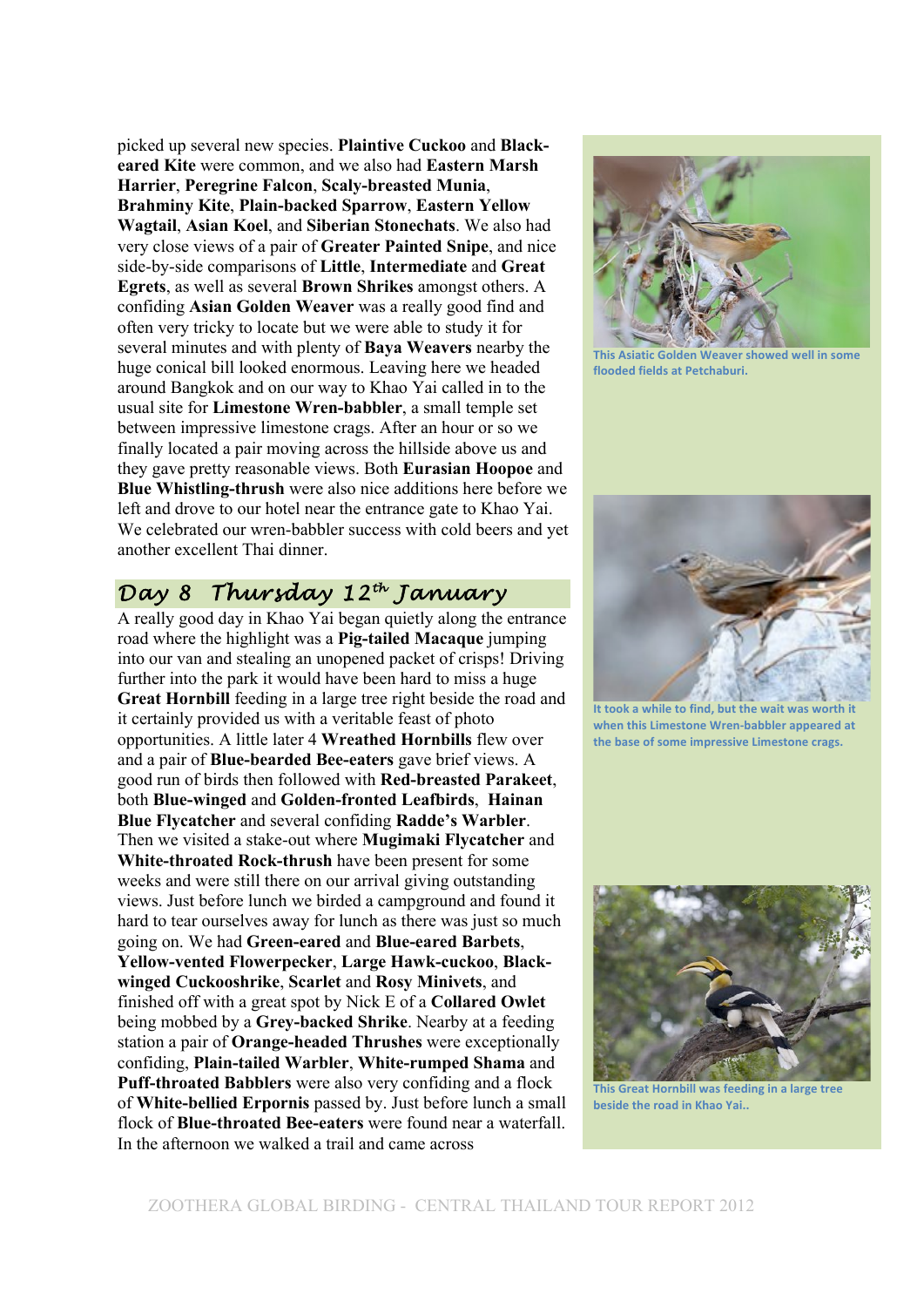two male and a female **Siamese Firebacks** quietly feeding in the leaf litter and heard 3 calling **Blue Pittas,** none of which were responsive to playback.

#### *Day 9 Friday 13th January*

We birded in the park again for the first few hours, this time heading past Radar Road seeing a flock of **Barred Cuckoodoves** perched nearby and drove up the mountain, but in the cool of the early morning activity was pretty quiet. A **Moustached Barbet** called but would not respond to the ipod and then a flock of **Swinhoe's Minivets** and **Bar-winged Flycatcher-shrikes** passed by. On the hillside above us a pair of **Asian Fairy Bluebirds** were scoped and nearby an **Ashy Bulbul** was also present. A burst of activity then followed when a large feeding flock on another trail gave us **Laced Woodpecker**, **Greater Racket-tailed Drongo**, a couple of **Common Green Magpies**, **White-browed Scimitar-babbler**, **Greater Flameback**, **Greyeyed Bulbul**, a pair of **Red-headed Trogons**, and a flock of **White-crested Laughingthrushes**. After lunch at a nice restaurant we added **Yellow-vented Bulbul** to the list and saw a really close pair of **Brown-throated Sunbirds**, before checking out an open area where **Black-collared Starling** and **Bronzewinged Jacana** were new for our ever growing lists. In the late afternoon we headed back to Bangkok for a two night stay.

## *Day 10 Saturday 14th January*

We spent most of the morning at an area of marshes and fishponds near Bangkok which turned up a number of new birds and in fact the area was teeming with numerous species and it was difficult to know where to look first. There was quite a few **Yellow Bitterns** dotted around the ponds, as well as a single **Black Bittern** that showed a few times and flew from one patch of tall reeds to the next. There was also **Purple Heron**, **Intermediate Egret**, flocks of noisy **Lesser Whistling-ducks** and loads of **Whiskered Terns**. We followed a track to some more distant ponds where **Black-shouldered Kite**, **Blue-tailed Bee-eater**, **Long-tailed Shrike**, both **Black-browed** and **Oriental Reed Warblers**, plenty of **White-browed Crakes**, **Yellow-bellied Prinia**, and both **Asian Golden** and **Baya Weavers** were all seen well. A partially flooded field held **Ruddy-breasted Crake** and **Slaty-breasted Rail**, along with a **Richard's Pipit**, numerous **Eastern Yellow Wagtails**, **Longtoed Stint**, **Wood Sandpiper**, and best of all a **Grey-headed Lapwing**. We had lunch at the end of a pier along the coast where we located a recently reported rarity in the form of a **Mew Gull** amongst the numerous **Black-headed** and **Brown-headed Gulls**. Overhead 9 **Painted Storks** soared around and an **Osprey** flew by with a large fish in its talons. From a hide we watched huge numbers of **Black-tailed Godwits** fly out into the bay, and there was also **Pacific Golden Plover** and several



**A White-throated Rock-thrush had taken up** residence around some buildings at Khao Yai.



**The call of Two-barred Greenish Warbler was** heard throughout our tour and we enjoyed numerous sightings of this great little bird.



**One of the bonuses of so many Thai bird** photographers is the numerous feeding stations at all the main sites. This Orange-headed Thrush was taking advantage of mealworms and showed very well at **Khao Yai**.